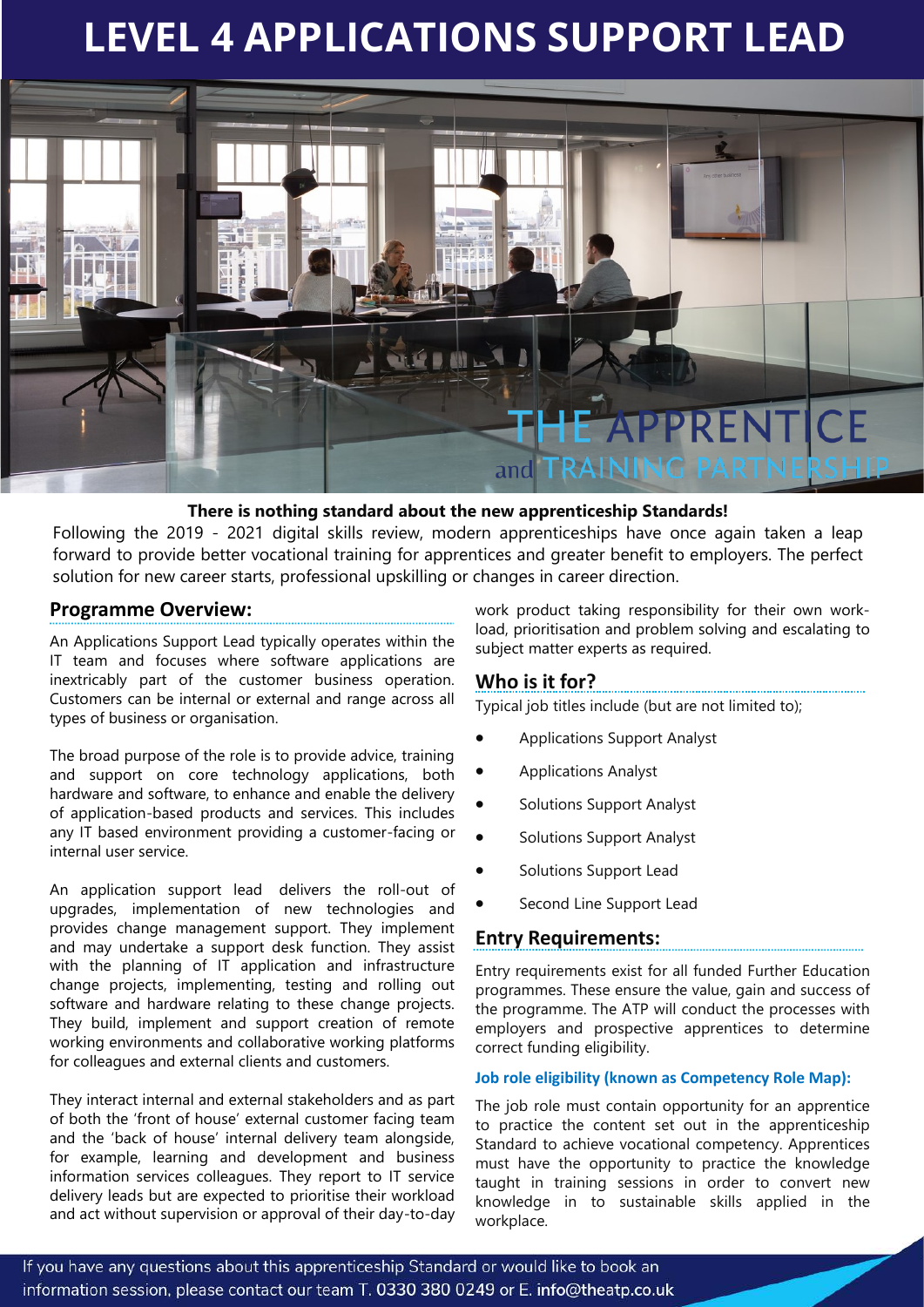Each apprenticeship requires a portfolio of evidence, which will showcase the apprentice's work and will be reviewed by the End Point Assessment Organisation to determine how well new knowledge has been successfully utilised vocationally. If a job role is close to the eligibility criteria we will consult with employers to see if adjustments can be made to ensure criteria is met.

#### **Initial assessment of existing knowledge and skills:**

A prospective apprentice must stand to gain significant knowledge and skills from an apprenticeship. If the apprenticeship is too advanced for them or if they already know much of the knowledge and skills the apprenticeship would provide then they may not be eligible for the funding.

The ATP will review existing qualifications, knowledge and skills to determine if the prospective apprentice will benefit from the proposed apprenticeship such that it meets the funding criteria. In most instances this is very straightforward, however in some instances funding can be specially authorised for reduction in order to fund the parts of an apprenticeship that would be relevant. The ATP will provide the assessment for these possibilities.

The Level 4 Applications Support Lead highly technical, so whilst employers can select their own entry criteria, they should include; at least 5 GCSEs including English and Mathematics and have achieved a Level 2 or equivalent qualification as a minimum to help ensure success.

In many cases this type of apprenticeship can demand a higher capability of English and maths than is taught at GCSE or A-Level. For example, advanced report writing, budgeting, complex structured explanations and/or advanced formulae and statistics. The ATP will provide both functional and advanced English and maths diagnostics and teaching to ensure each apprentice is fully supported in these areas.

## **Programme Duration:**

This apprenticeship is delivered over 24 months for fulltime employees. For part-time employees the term may be extended depending on the contracted hours.

# **Delivery Model:**

Apprenticeship training is delivered through a blend of weekly live virtual classrooms and regular mentoring sessions that are held on a one-to-one basis.

These live classrooms are held through Microsoft Teams. This software provides the full suite of educational tools including everything you would find in a conventional classroom and more e.g. live open interactions, private breakout rooms, note and question queues and interactive illustration boards. We can also use movie green screen technology for lesson illustrations.

A full timetable for the training, mentoring, exams and assessments is provided at the outset. Progress is reviewed at 12-week intervals in a meeting between the mentor, apprentice and employer (typically the apprentice's line manager).

Employers and apprentices have full visibility of progress in real-time by accessing the e-portfolio system,

alternatively regular updates can be provided by other means if preferred.

# **End Point Assessment (EPA):**

Aside from qualifications that can be obtained by doing an apprenticeship, the most important and valuable goal is what has been achieved during the programme.

Successful apprentices will obtain a Pass, Merit or Distinction in their apprenticeship. The way a Pass, Merit or Distinction is determined is at a stage called End Point Assessment which takes place once all the leaning has been completed. Like all examinations, a mock will take place before the final assessment.

Once all components of the apprenticeship have been achieved including the mock, a final review is conducted to ensure everything has been covered, this is called gateway. Then the apprentice will undergo their End Point Assessment.

## **The EPA for this programme consists of:**

- 1. Professional discussion (underpinned by the portfolio of evidence)
- 2. Project report with questions and answers
- 3. Knowledge test



If you have any questions about this apprenticeship Standard or would like to book an information session, please contact our team T. 0330 380 0249 or E. info@theatp.co.uk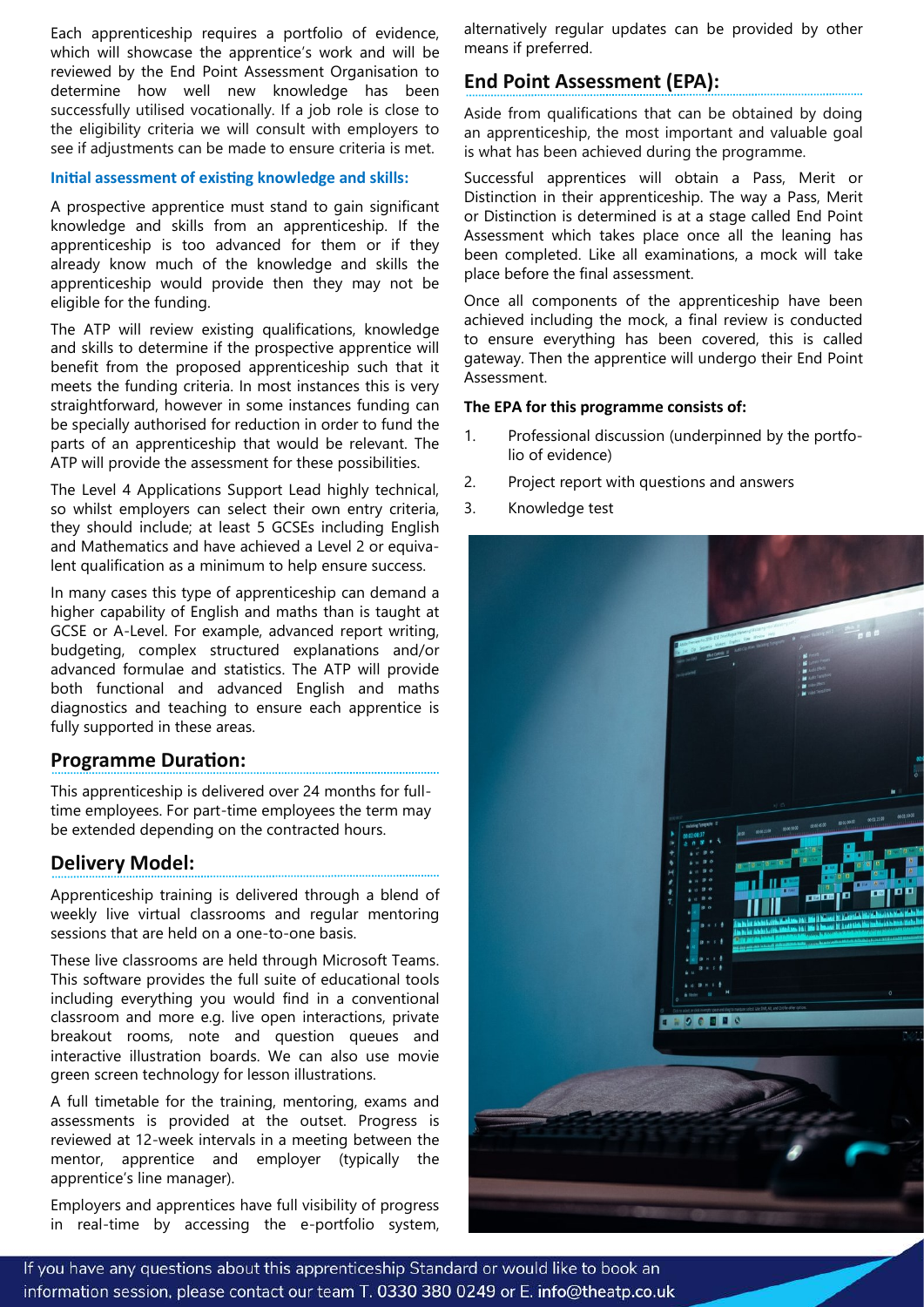# **Programme Structure:**

## **Technical Competencies:**

- Maintain application support processes, develop workflow plans/technical specification road maps
- Document and implement policies and procedures, e.g. on-boarding and leaver policies and remote working procedures using a support desk operating platform
- Diagnose, resolve and recommend improvements to address hardware and software issues and compatibility issues, including liaison with third party vendors
- Lead and manage upgrades and new technology implementations taking opportunities to enhance deployment through automation and process efficiency
- Monitor systems performance, investigate issues, collect statistics and create reports using application management software and tools
- Provide first fix unassisted, strategic technical advice in person or with remote desktop support tools selecting the correct tools to provide analysis, diagnosis and resolution
- Categorise and prioritise applications support requests
- Monitor systems and software cycles to identify need for upgrades and patching with timely deployment
- Identify trends and solve systemic issues. Collaborate with relevant teams or third party vendors to address systemic issues
- Identify organisational need for new applications and design and development. Take ownership of change that embody the DevOps culture with focus on user experience. Create project plans and assume or designate project management responsibilities
- Lead and manage physical implementation of software (including updates) and hardware relating to IT infrastructure (including back up processes) and application change projects
- Conduct software and hardware testing relating to IT infrastructure and application change projects, for example FAT (Factory Acceptance Testing) SAT (Site Acceptance Testing) and UAT (User Acceptance Testing)
- Provide first line 'day 1 go-live' floorwalking and deskside support to colleagues in respect of IT infrastructure and application change projects
- Build, implement and support the creation of remote working environments and collaborative Ensure all requests for application support are dealt with according to agreed framework and procedures, recommending and implementing support team improvements where necessary
- Co-create and deliver training to colleagues, clients and customers of all levels of seniority, working with learning and development colleagues
- Identify how services should be delivered to customers including technology, process and people responsibility. Work as part of the external client delivery team (with direct influence over the chosen solution) alongside commercial colleagues
- Liaise with internal compliance and regulators to provide data to regulators in accordance with the employer organisation's compliance obligations
- Ensure products comply with applicable regulation and legislation including data privacy, cyber security and anti-money laundering laws
- Devise plans to implement and improve IT infrastructure and application change projects, working platforms for colleagues and customers
- Practise continuous self-learning to keep up to date with technological developments to enhance relevant skills and take responsibility for own professional development

#### **Skills:**

- Adapt to changing contexts within the scope of a project and continually review project output to ensure alignment with customer and organisational needs e.g. within a DevOps environment
- Collate and interpret data and convert into useable formats such as infographics, reports, tables, dashboards or graphs
- Select and apply the most appropriate data tools to deliver application support outcomes
- Use of manual and/or automated test tools
- Adapt and apply testing activities according to industry standard development methodologies (sequential and iterative) including maintenance of clear supporting documentation
- Apply specific industry standards where appropriate (for example GDPR, health informatics and safety critical) related to software testing
- Use formal and informal techniques that will demonstrate software and systems are fit for purpose
- Use relevant training methods to support internal and external stakeholders with core software applications and hardware ensuring that principles of usability and accessibility are embedded in the approach
- Communicate applications support information by ensuring continuity of user understanding through use of training notes, user guides and other collateral